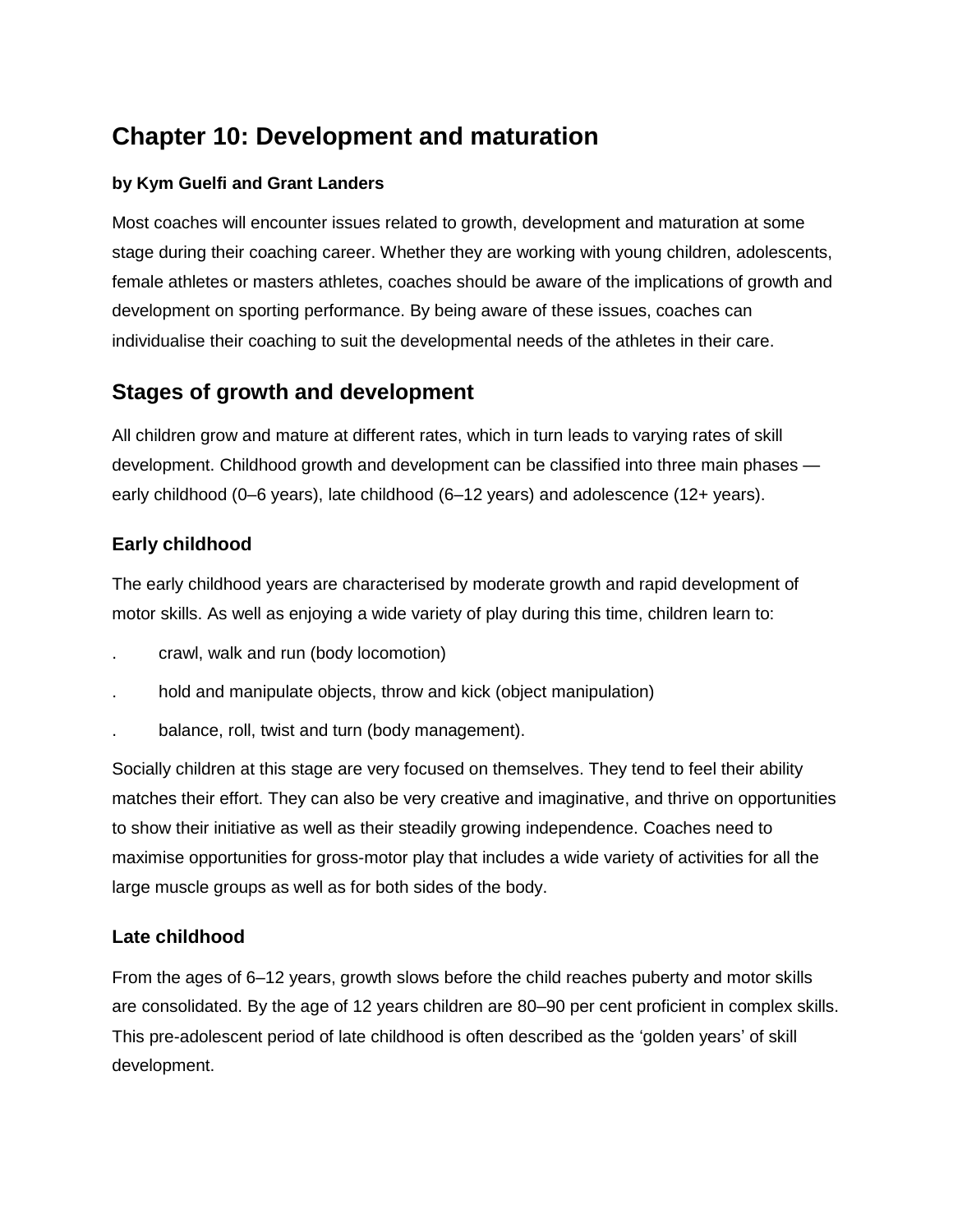It is crucial that during this time children are able to develop fundamental movement skills through play, sport and physical activity.

Limited exposure to movement skills at these ages may not be reversible. Social and peer group pressures can also conspire to prevent motor development in adolescent years.

During these years it is vital that children have many opportunities to develop skills in their chosen sport, and are encouraged to participate in a variety of modified sports and activities. Physiological adaptations such as endurance and anaerobic threshold are not important at this stage and should be left until later in their development. Children who are physically active and enjoying their various activities will naturally improve their endurance capacity over time. The focus in training for the 6–12 years age group should be on teaching the skills well to all participants.

Children's social skills at this stage have improved from the early years and they are now generally happy to comply and participate well in small groups to begin with, moving to larger groups as they get older. They are now also more willing to share and have an increased awareness of rules and fair play.

#### **Adolescence**

Around the age of 9–13 years in girls and 11–15 years in boys, children undergo a growth spurt with a rapid increase in size. The timing and duration of this growth spurt varies greatly among individuals and between genders. Females typically begin this phase around two years before their male counterparts. This rapid growth also indicates the transition of a child through puberty to an adolescent. At this time hormones begin to run wild, and size and strength differences become more noticeable, as maturity levels can differ greatly among children.

During this time the focus shifts socially to the peer group and away from family and other adults. Adolescents also now become keenly aware that their effort may not match their ability, and this may increasingly affect their willingness to participate. During this time, competition may not be as important to many athletes, who may have joined in primarily to belong to a group and to have fun. Learning and mastering new skills can be a key motivator at this stage.

Coaches need to offer a balance between cooperation and competition, and be prepared to provide constructive feedback for individuals' contributions, keeping in mind the differing physical and social maturity levels of participants. It is also important during this time to consider matching heights and weights in some sports during training and drills. Social opportunities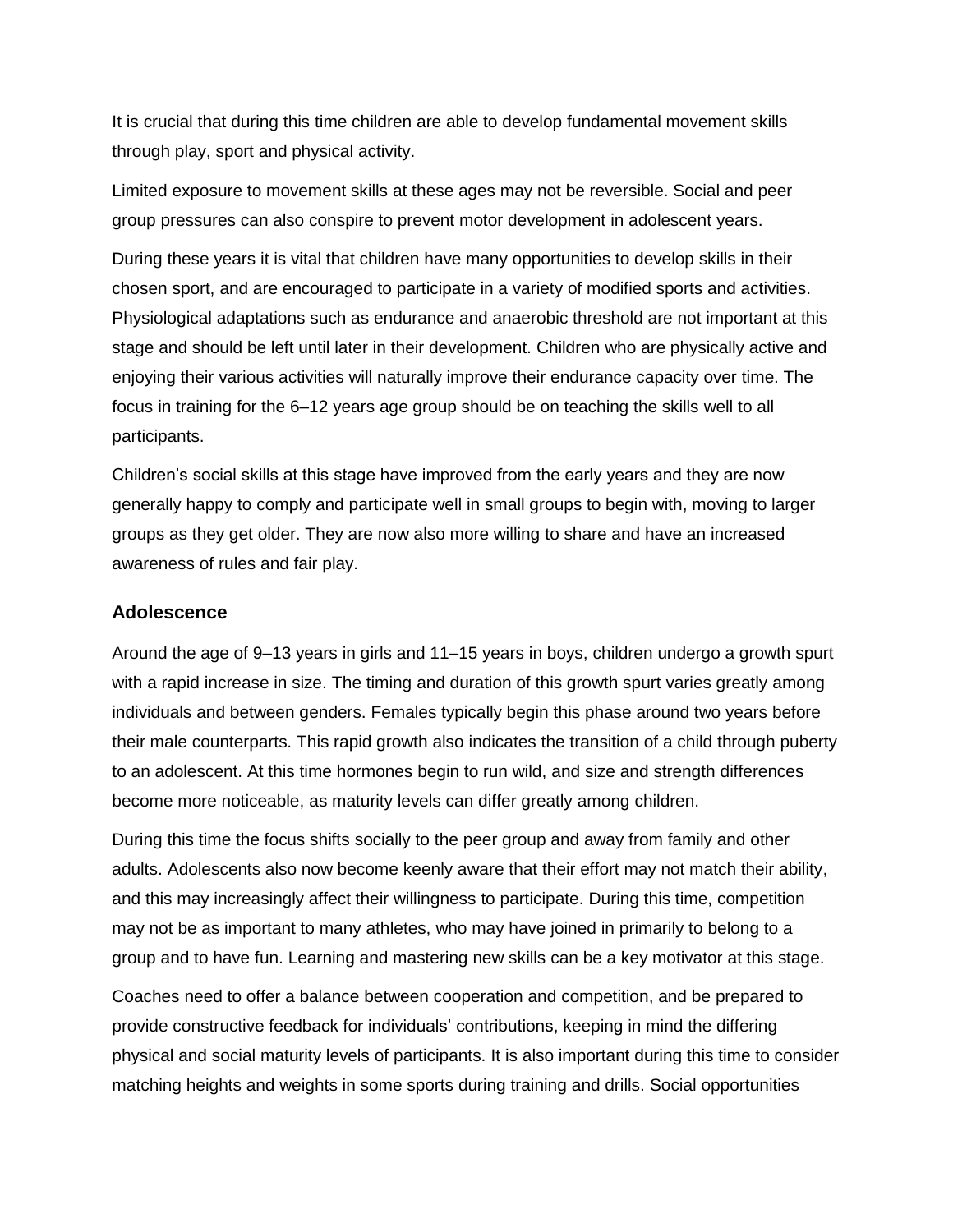should be a primary focus during adolescence. Training should be fun and athletes should be offered some choices in what they do. For athletes who show interest, this can be extended to involvement in developing their program as a whole.

## **Long-term growth considerations versus early specialisation**

How old a child is does not tell the coach a lot about their level of maturity. Consider the range of sizes in any under-14 basketball team — children at this age could be anywhere between 130 and 180 centimetres tall. Some children will have their growth spurt earlier than others of the same age. There could be as much as six years difference in age between the earliest maturing girl and the latest maturing boy. This wide variation poses a real challenge to coaches in junior sport. Throughout life different body parts also grow at different times. In the early part of life, for example, brain development is very rapid, then during adolescence the reproductive system starts to grow and develop more quickly.

As a coach of growing children it is very important to recognise that they are not simply little adults. Physical growth, mental development, hormonal changes, sexual maturation and social understanding vary immensely during the early years of life. Children differ greatly in strength, concentration and coordination, as well as in their body's ability to control their temperature compared to a mature adult.

As a coach it can be tempting to choose an athlete for certain positions based on their size. The short-term gains for the team can be significant, but in the long term the decision can lead to a real loss for the individual athlete. The early maturers are normally more successful at sport in the early years as they tend to be bigger and stronger. Late developers, however, eventually catch up. It is the responsibility of the coach to challenge all athletes to continually develop their skills so that when they have reached maturity they will have the same skill sets as their friends, no matter what their size.

For children, skill development in all areas of a sport or activity is far more important than early specialisation. For example, if coaching Australian football to a group of 13-year-old boys it could be beneficial to the team to play the taller, stronger child in the ruck. However, specialising a 13-year-old as a ruckman will not allow for their development in other areas of the game, such as leading as a forward or learning to rove the packs. In five years time they may be just as tall and as strong as their peers, but lack the necessary skills to enjoy different positions. Treat children as individuals and when looking for improvements, compare to their own previous results, not those of the group.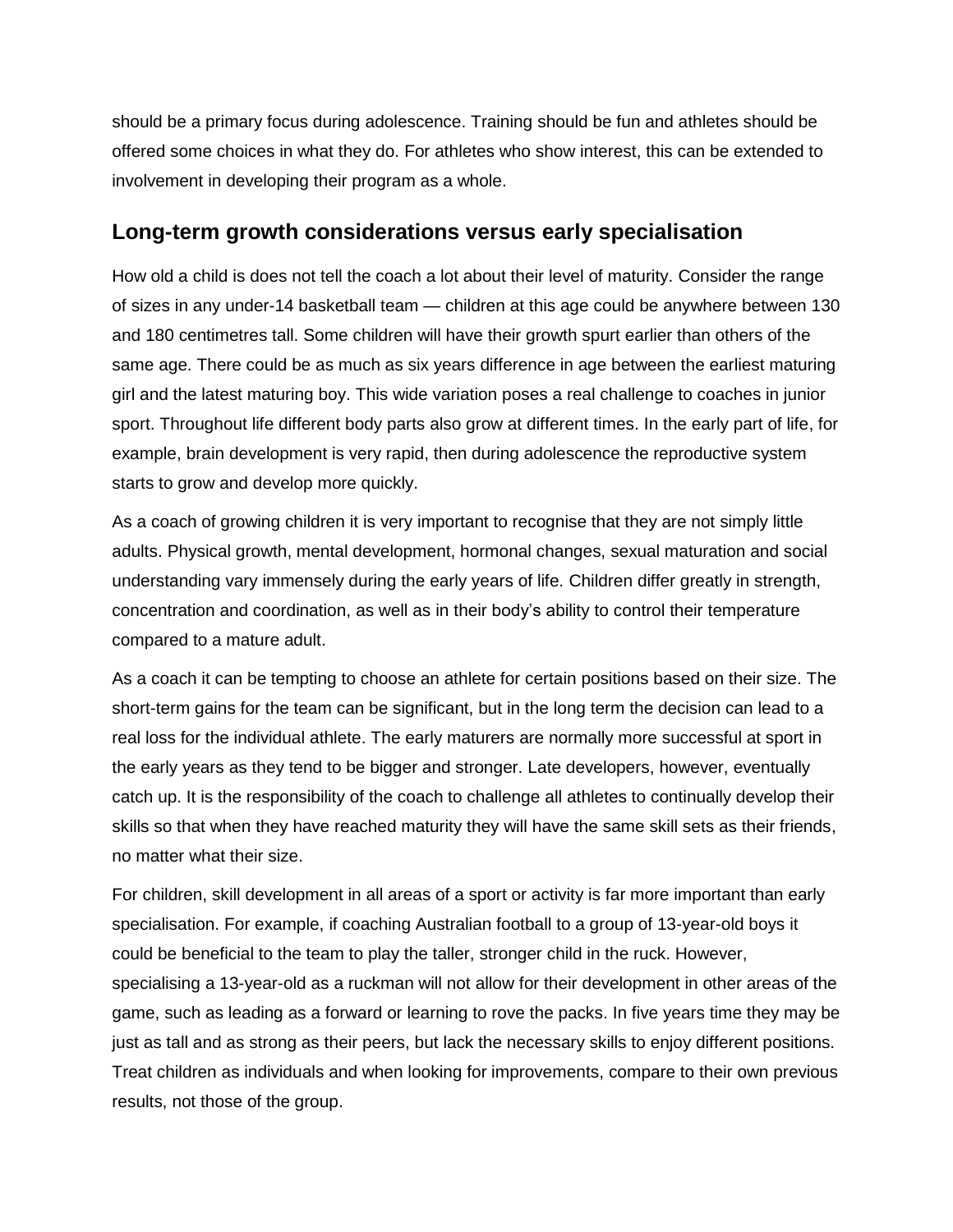## **Impact of puberty**

Perhaps the most challenging time in a young person's life occurs during the transformation from the body of a child into that of young adult. This period follows the same growth rules just discussed. Specifically, it is a continuous process, with individuals growing at different times and rates. Until the age of nine, males and females are similar in physical size and mental development; however, from this age, gender differences start to become more obvious.

Both genders go through a growth spurt. In females this is usually from 9–13 years, with males following two years later at 11–15 years. This rapid growth period can create a number of issues for the child. At this time, for example, body proportions change dramatically, and arms and legs grow very quickly. This leads to periods of poor coordination and reduction in strength. In general the skeletal system (bones) grows first, followed by the growth of muscles (strength), and finally the nervous system (coordination) catches up.

During this time males and females begin to develop secondary sex characteristics such as:

- . body hair
- . deeper voice (male)
- . growth of penis, testes and scrotum (male)
- . development of breasts and uterus (female)
- . commencement of menstruation (female).

Around this time gender differences become more noticeable as well. These differences are not limited to physical characteristics such as size, shape and strength, but also include those related to social and psychological wellbeing, such as changes in body image.

## **Puberty in girls**

As girls tend to reach puberty first they often become self-conscious about their new bodies. Girls start to notice that they are different to boys, particularly in the case of early female developers. The body composition of females begins to change with an increase in the percentage of body fat due to hormone changes. This change in body composition often leads to poorer physical performance due to a decreased power-to-weight ratio. These girls may be challenged when participating in activities against gravity, such as running and jumping; however, they may have an advantage in weight-supported sports such as swimming and water polo due to their increased buoyancy. In girls, late maturation can also be an advantage in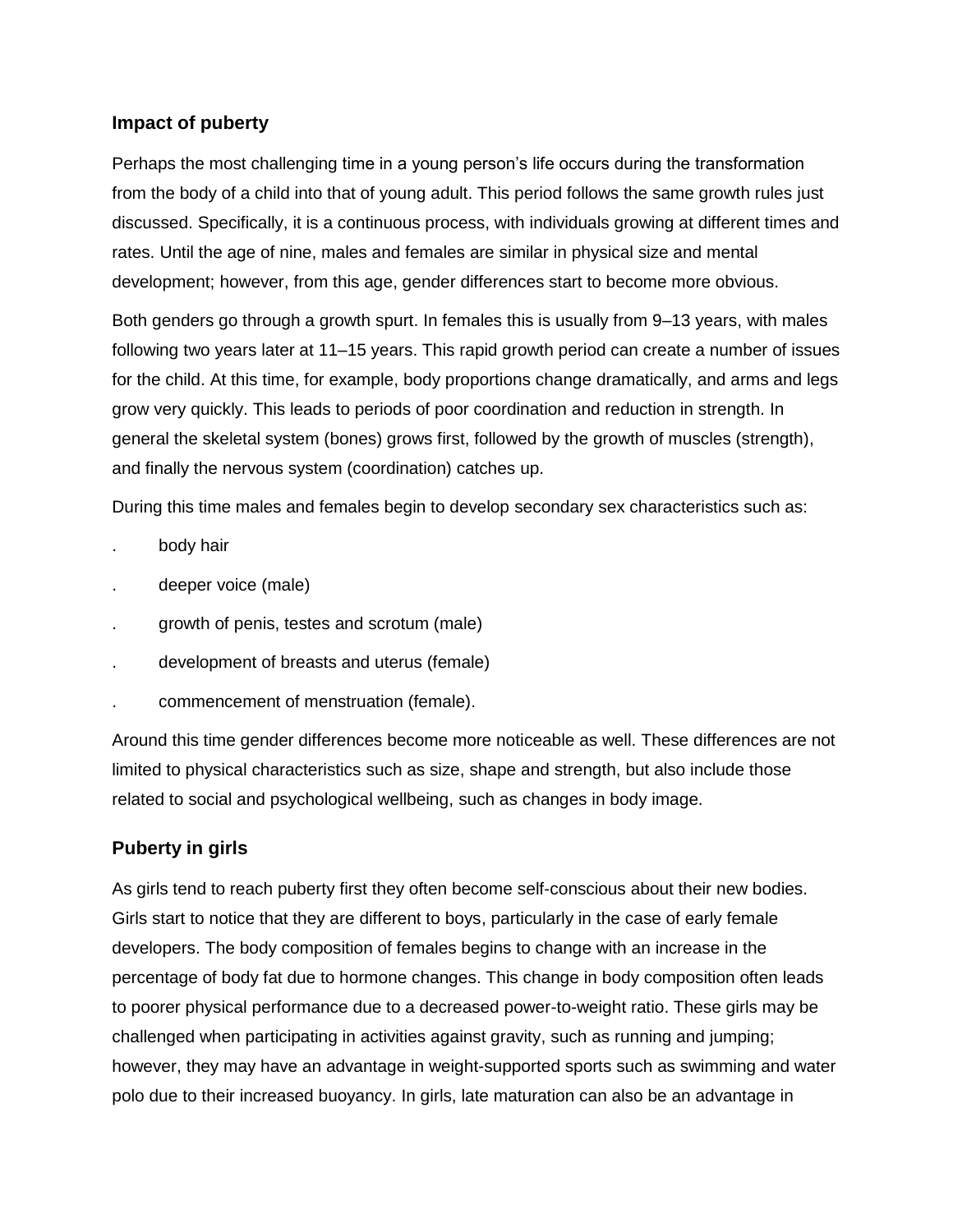sports such as gymnastics and distance running, where low body weight and narrow hips assist movement.

#### **Puberty in boys**

Late developing boys, on the other hand, tend to be more self-conscious about their lack of secondary sex characteristics, such as a deeper voice or a larger Adam's apple. Late developing boys will see all the girls change dramatically and their male friends get bigger and stronger while they are still in their childhood body. For some boys this can leave them embarrassed and discouraged, and if not supported through this phase they may drop out of sport altogether. To avoid this it is important to have a stronger focus on the social aspects of sport during this time. Late developers will then be encouraged to stay with their sport while their body matures. In males this phase can be very intense, and there can also be a plateau or drop off in performance due to a mismatch of body size when compared with earlier developing players, before strength catches up. Early developers, on the other hand, can experience significant early success due to their size and strength advantage, but may need to be reassured and encouraged to continue once others begin to catch up and competition again becomes more equal.

#### **Case study**

James coaches an under-13 football team. Toby is one of the players he has coached for a number of years, but recently things seem to have changed. Toby has started turning up late to training and games and seems slow to join in once he gets there. When he started watching him more closely, James noticed that Toby was often the odd one out when players paired up for drill practice.

James realises that Toby is a lot smaller than most of his team-mates and has not yet begun to mature. His body will mature when it is ready, but this is little comfort to Toby right now.

To draw him back into the team James considers some different options. As Toby is not as strong as the other members of his team he cannot kick the ball as far or as hard, so needs to continue to practise this to maintain his skill and confidence with the ball, but at the same time, because he is smaller he is quicker and more agile.

James knows that Toby is very good at weaving between cones due to his smaller size, so he invites Toby to demonstrate this skill to the rest of the team before they all practise it. In this case James is hoping to highlight Toby's strengths to the rest of the team. He also speaks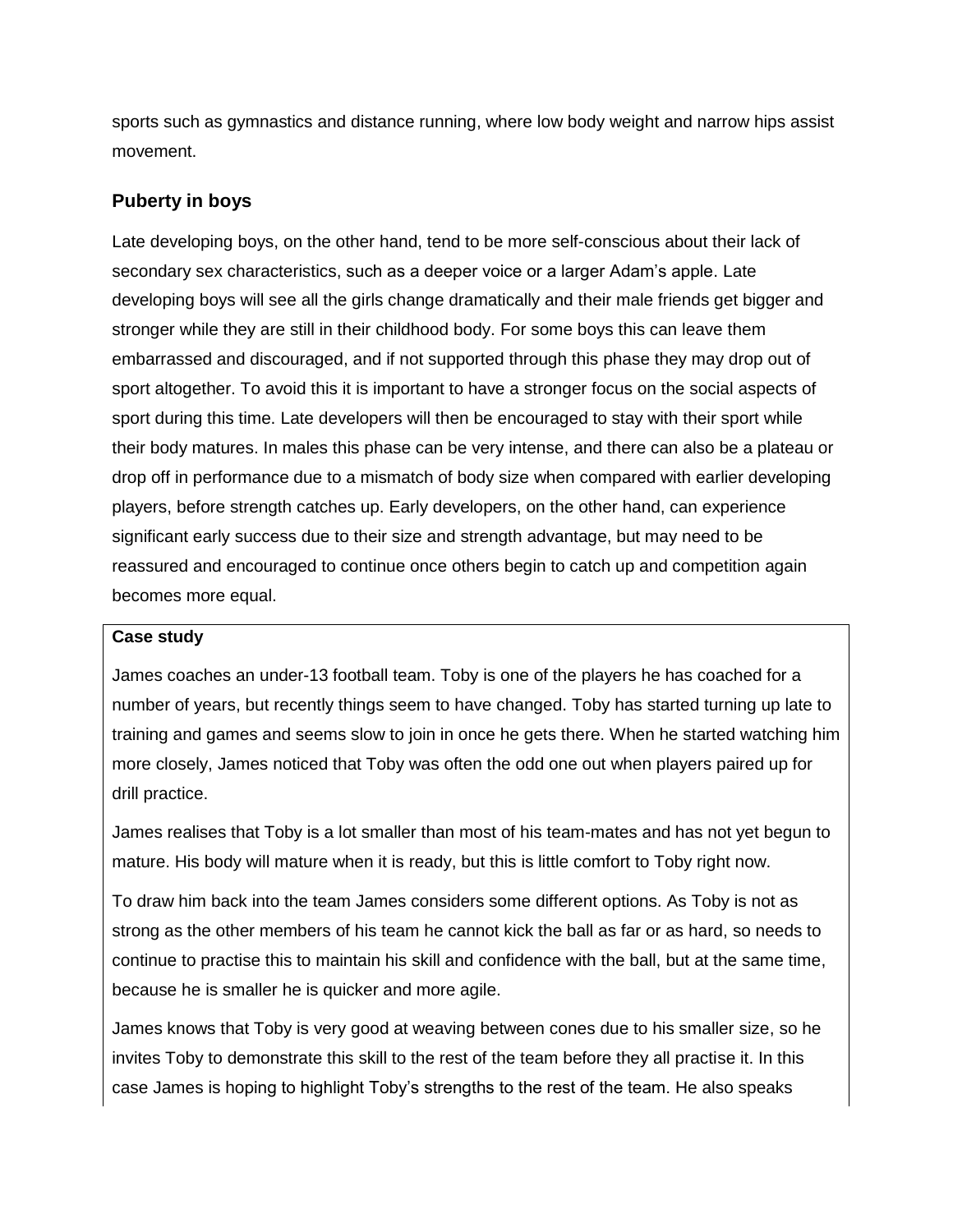privately to Derek, the team captain, who is a very skilful player. He asks Derek to have Toby as his partner for kicking drills during training sessions so Toby does not feel left out, and at the same time is able to work on his kicking skills along with the rest of the players. The other boys look up to Derek and so his pairing with Toby during skill work draws him back into the group again, making him feel both valued and included.

## **Overuse injuries in young athletes**

Injuries can be classified into two categories: chronic, which are those caused by doing too much, or acute, which are short term and usually the result of an accident. Children can be affected by both forms of injuries; however, this text focuses on overuse injuries.

Overuse injuries are common in both children and adults but may be increased in children during rapid periods of growth. These types of injuries can occur as the result of not following the basic principles of training.

Problems of overuse can arise from:

- . repeating an activity too often
- . increasing the training load too quickly
- . not having enough recovery time between training sessions.

It is very important as a coach to monitor younger athletes for signs of overtraining or overuse injuries, as the longer-term consequences can be far more serious than for adults.

One of the greatest concerns is for injuries to the growth plates. The growth plates are areas at the end of the long bones in the legs and arms of children that have not fully calcified. It is in this area that a bone becomes longer and a child will continue to grow until the growth plates close over. These growth plates can prematurely close through overtraining or training on hard surfaces. The result might be different leg lengths and stunted growth, so full height potential may not be reached.

As discussed previously, during growth a child's body proportions, size and composition can change dramatically and it may take time for muscle strength and coordination to catch up. With a change in body composition and size (for example, increased weight) there may be greater forces placed on the body without any increase in training load prescribed by the coach.

Training loads can be managed during growth periods by:

reducing the training load and/or volume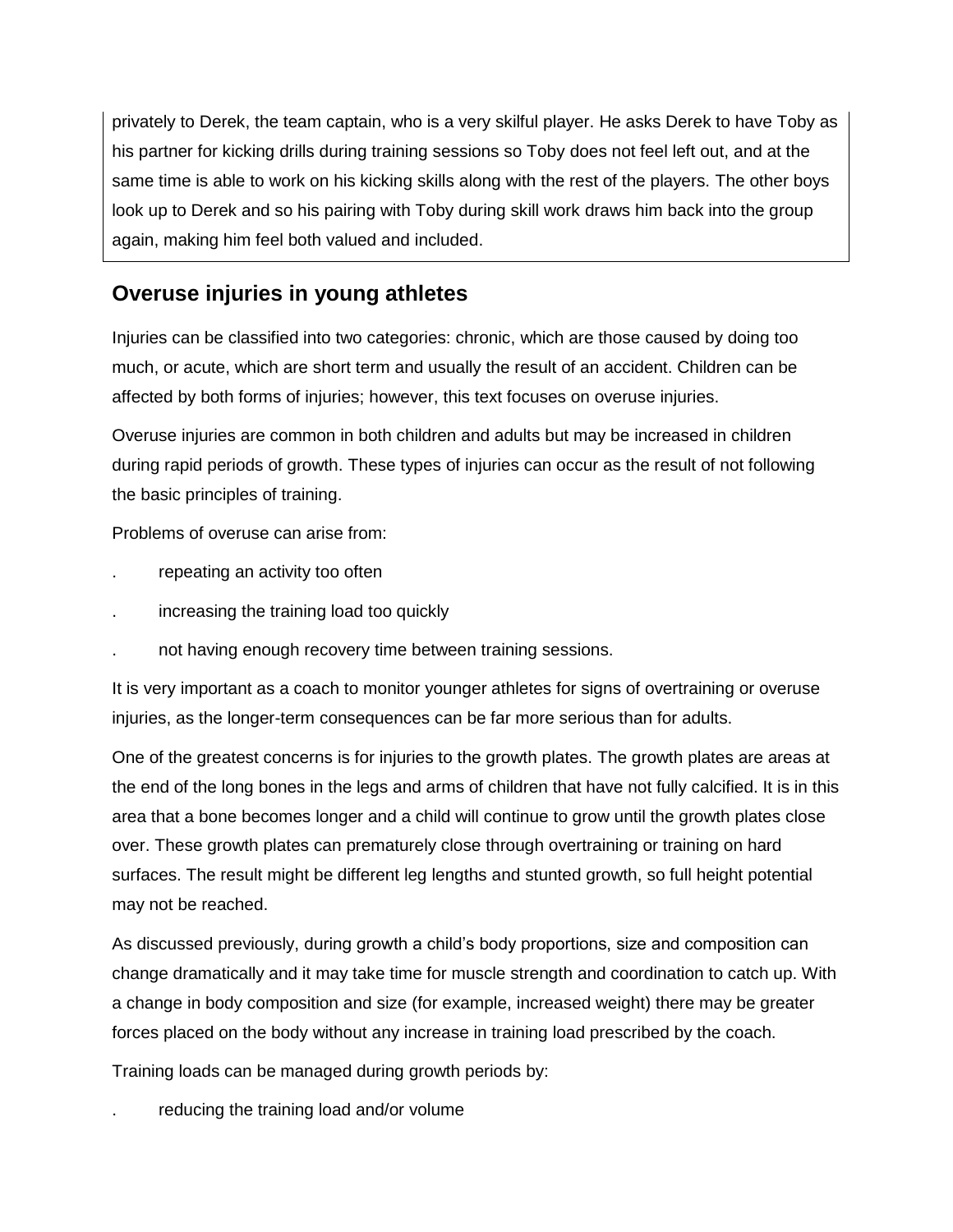- . reducing the training session length
- reducing the amount of weight-bearing activity
- . reducing the number of repetitions of an activity
- . conducting an activity on softer surfaces (for example, grass rather than a netball court).

With rapid growth and changes in proportion, sufficient strength may not be available to continue to perform skills. In this case, technique may need to be altered to reduce the load placed on the muscle and joints, or equipment might need to be modified, such as increasing the seat height on a bicycle.

## **Overtraining**

Overtraining is the result of not enough recovery time between sessions. Children and their parents frequently want to do many different sports and activities. In some cases children may swim before school then participate after school in football training, dance classes or basketball practice. Each coach or teacher tries to get the most out of every session they have with their athletes and may forget to take into account the energy that these children may be expending elsewhere. Coaches must try to communicate with both the children and the parents to identify what other activities and commitments the child has, to ensure that they do not become overtrained.

#### **Case study**

Sophie is an experienced coach of junior swimmers. The majority of her training program consists of technique development. She has been coaching 14-year-old Ben for nearly five years and is very pleased with his technique. Ben tells Sophie that he is getting a sore shoulder while swimming freestyle and is suffering quite a lot of discomfort during freestyle drills.

Sophie knows that Ben has grown about ten centimetres in the last two months. With her understanding of the process of growth and development in children and that the skeletal system is the first to grow, she knows that the soreness may be a result of the growth in arm length, without any corresponding increase in muscle strength around the shoulder. The longer arms place greater force on the joints without Ben having the necessary strength in the shoulders to propel him through the water.

Sophie talks to Ben about these changes and suggests he alters his freestyle technique by bending his arm a little more during the underwater phase of the stroke, thus reducing the force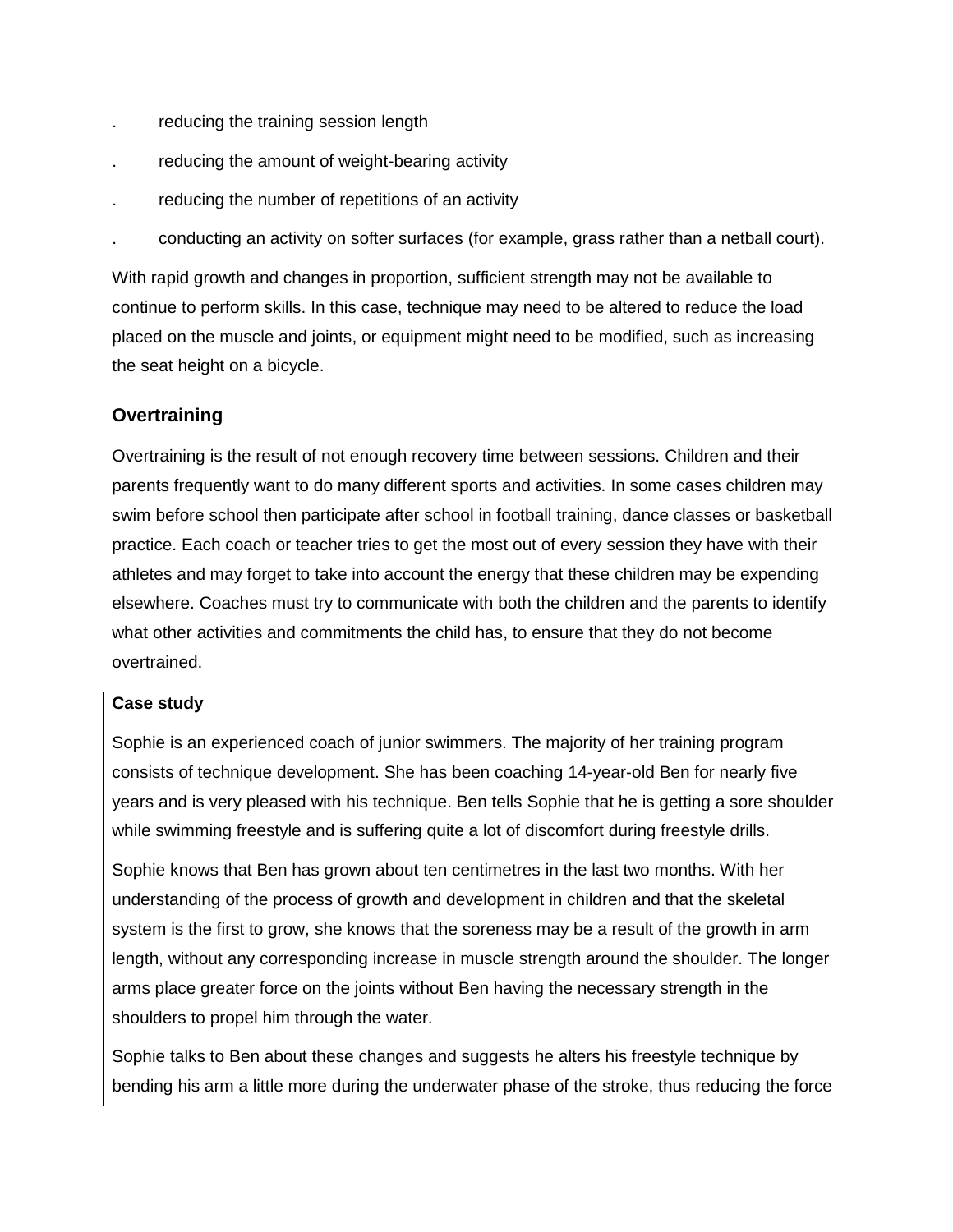placed on the shoulder and easing the discomfort while swimming. Sophie then makes a note to continue to watch Ben's technique and monitor his growth and strength changes over the next few months.

Coaching junior athletes offers many opportunities and challenges. It is essential throughout these sometimes turbulent years to remember to manage every athlete as an individual, each with their own needs and aspirations as well as unique growth patterns and associated skill strengths.

## **Considerations for the female athlete**

Although most principles of training apply to both males and females, the female athlete faces unique challenges, particularly due to the physiological changes associated with the menstrual cycle and other issues relating to reproduction, including pregnancy and menopause.

## **The menstrual cycle**

A normal menstrual cycle involves a series of events occurring over a 28-day period in which the lining of the uterus (the womb) undergoes changes because of hormone levels in the body. This 28-day cycle is often divided into two phases: days 1–14 are called the follicular phase and start with approximately five days of menstrual bleeding, while days 14–28 are called the luteal phase. It is important to remember that cycle length can vary from person to person, and even from one cycle to the next within the same person. A normal cycle can be as short as 21 days or as long as 40 days.

The main hormones that change during the menstrual cycle are called oestrogen and progesterone. The levels of these hormones (and so the phase of the menstrual cycle) may affect certain types of athletic performance. However, it is important to remember that each woman's experience with the menstrual cycle will be different and while exercise performance may be impaired in some females, in others there may be little or no effect.

## *Volume of blood loss*

One of the key factors that varies greatly between females is the amount of blood lost through menstruation and symptoms associated with this monthly bleeding. Firstly, the volume of blood lost during menstruation is approximately 40 millilitres (or two tablespoons); however, in some females this can exceed 200 millilitres (or more than ¾ of a cup). Regular heavy blood loss may lead to anaemia (low red blood cells) and decreased ability to carry oxygen around in the blood,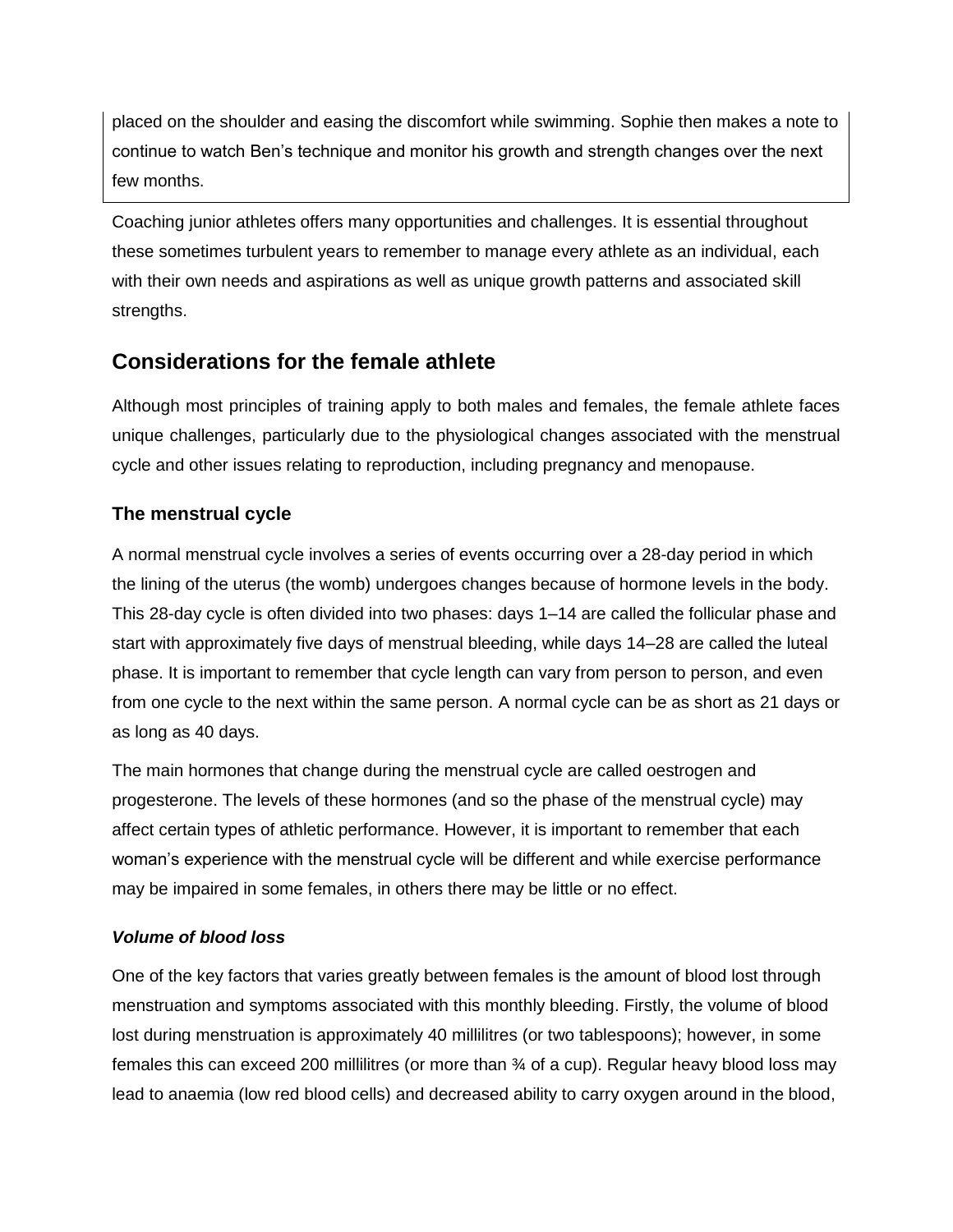which can affect endurance performance. If this is the case, the athlete's iron levels should be closely monitored and attention paid to getting enough iron in the diet.

#### *Physical discomfort*

Some athletes may experience painful abdominal cramps or a slight increase in body weight in the days just before menstruation due to the body's tendency to store extra fluid at this time. Increased body weight may in turn affect performance in sports in which body weight plays an important role, such as those involving weight categories (for example, judo or rowing) or those involving jumping or moving the body weight against gravity (for example, high jump or gymnastics).

#### *Mental state*

For some females their mental state may be affected more than others by the phase of the menstrual cycle. Some women may experience more negative moods in the days just before and during menstruation

#### *Body temperature*

Coaches also need to be aware that body temperature increases by  $0.5^{\circ}$ C after ovulation (about day 14 of the cycle). This rise in body temperature stays throughout the luteal phase. When the body temperature is higher, it means that the body may not start to sweat until it reaches a higher temperature during exercise, which can place extra strain on the heart and blood vessels. As a result, endurance athletes competing in hot, humid environments may find it beneficial to coordinate the menstrual cycle to avoid important competitions in the luteal phase. On the other hand, there is some research that this same luteal phase may be better for longer (more than 90 minutes) endurance performance because high levels of the hormone called progesterone at this time can help to burn more fat during exercise and save carbohydrate (making carbohydrate stores in the body last longer, which may help performance).

#### *Factors not affected*

Generally, athletic performances involving muscular strength do not seem to be affected by the phases of the menstrual cycle. Similarly, maximal aerobic capacity (the maximum volume of oxygen that can be consumed by the muscles during exercise) does not seem to be better or worse at any time of the cycle. This means that females involved in strength-specific (for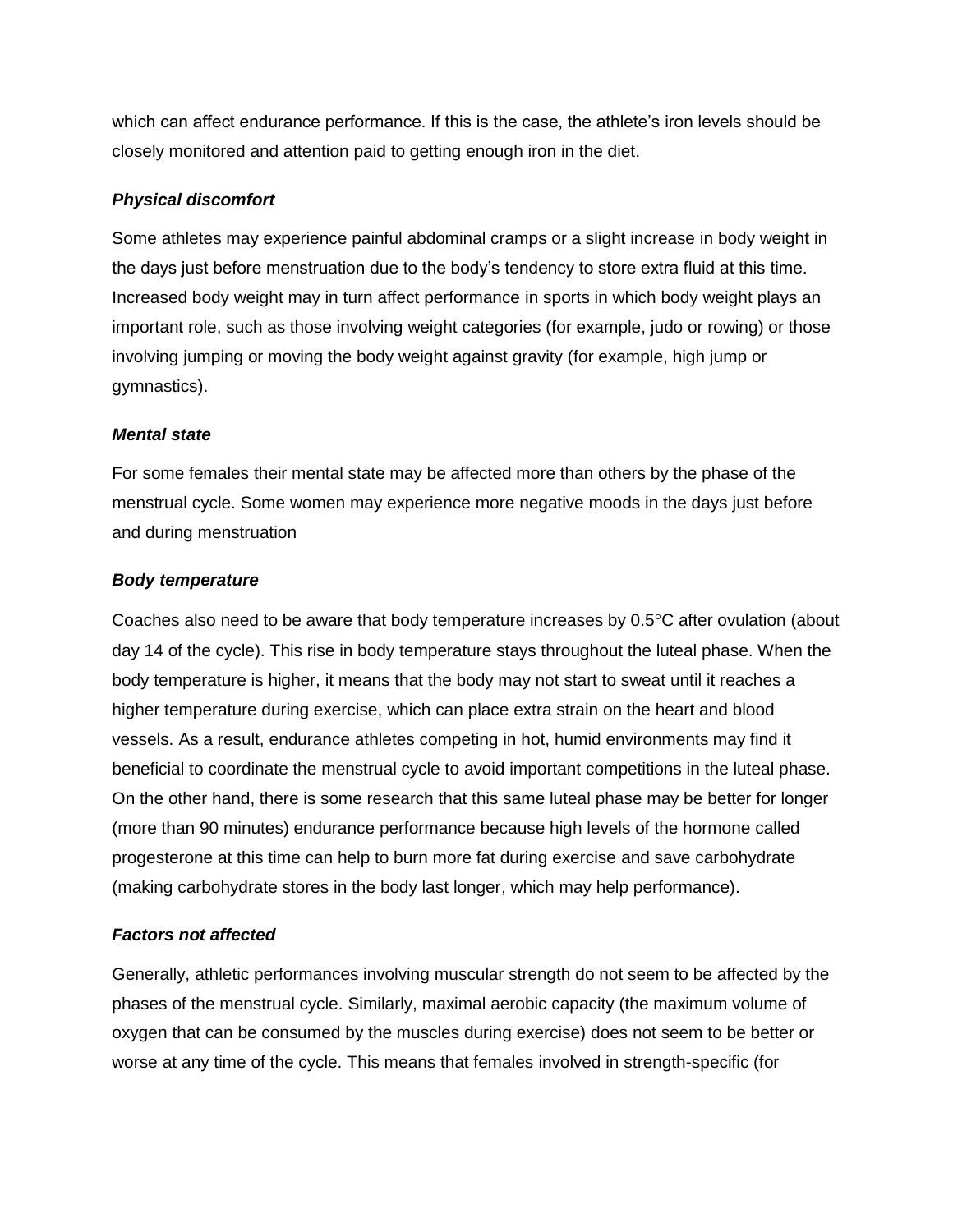example, weightlifting) or intense aerobic events (for example, middle-distance track events) do not need to be worry about coordinating the menstrual cycle with major competitions.

#### *Using oral contraceptives to regulate the cycle*

To prevent some of the possible negative effects of the menstrual cycle on performance, some athletes might decide to use oral contraceptives to regulate their cycle (that is, to coordinate their cycle with important competitions). Although this can be useful, there is some debate about using oral contraception and its affect on training and performance. One possible negative concern is that some women may experience weight gain.

#### **Case study**

Peter is an experienced coach of a group of endurance runners. In his squad he has both male and female athletes and a range of ability levels. His two best female runners, Olivia and Keira, are highly competitive at state level. He is currently preparing the women for the state marathon and is aware that the phase of menstrual cycle may affect their performance in an endurance race such as this. Olivia experiences heavy menstrual bleeding and abdominal cramps, while Keira does not seem to be affected at all. Based on this, Peter suggests that Olivia visit her doctor (months before the race) to discuss the use of an oral contraceptive pill to help alleviate her severe symptoms, as well as have the option to manage her menstrual cycle to avoid her period falling at the time of the race. In contrast, he and Keira agree that it is not an issue to worry about in preparing for her race, as her menstrual cycle appears to have little impact on her performance.

#### *Effect of training on the menstrual cycle*

As well as considering the effect of the menstrual cycle on athletic performance, it is important to consider the opposite effect of intense training itself on the normal menstrual cycle.

The average age of the onset of menstruation is 11–13 years. However, this age can often be delayed to around 15 years in girls training strenuously from a young age. Other factors that can increase the age of the first menstruation are low body weight and fat levels. If menstruation is delayed beyond 16 years of age, it is called primary amenorrhea.

It is also important to note that some athletes may not have a normal menstrual cycle **because** of their training. This common menstrual disturbance is called secondary amenorrhea. This is when the regular menstrual cycle has started as expected and then stopped and menstruation has been absent for a long period of time. Amenorrhea affects around 20 per cent of female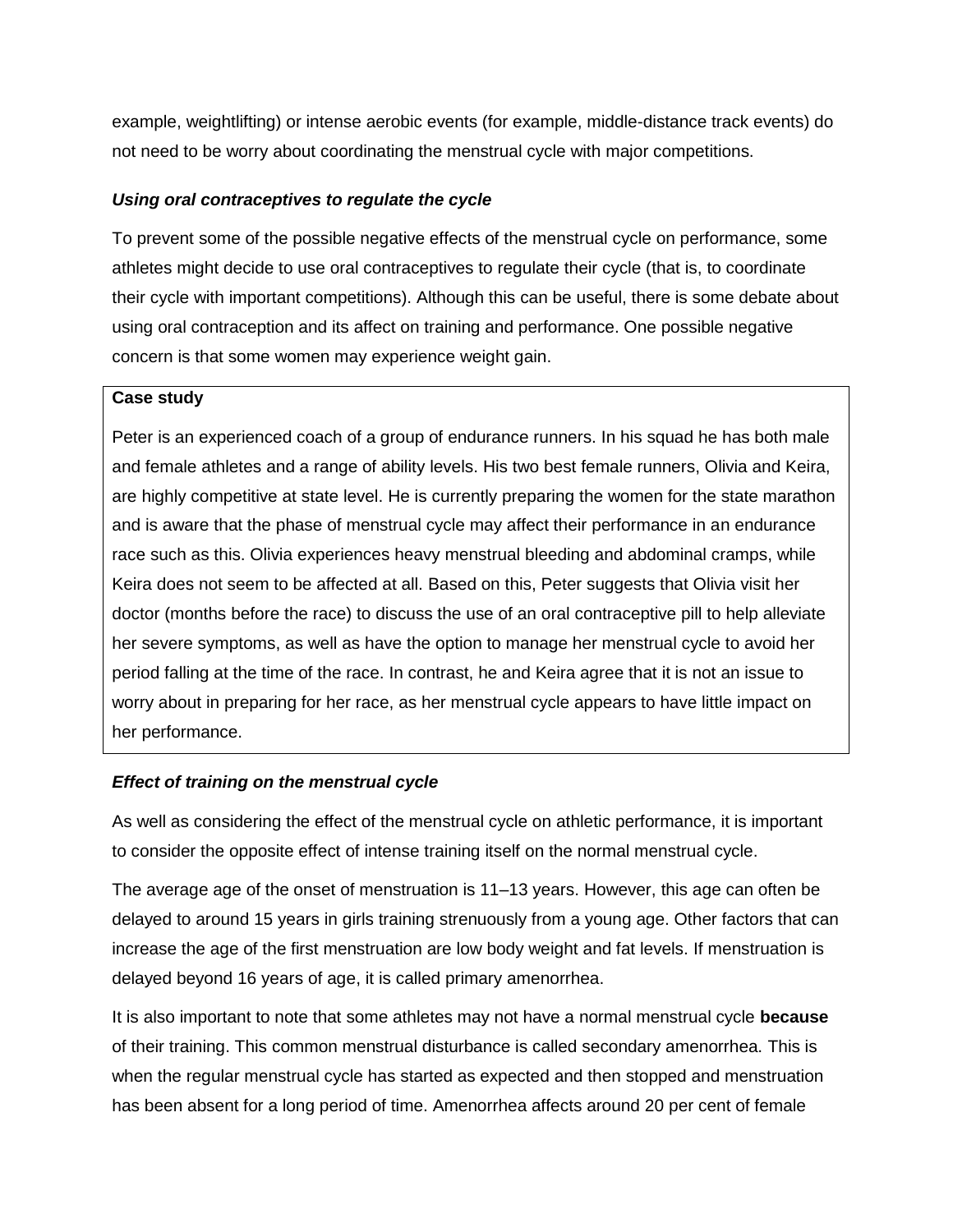athletes, but the risk is much higher in endurance runners. Although high training load (overall energy expenditure) is a common cause of amenorrhea in athletes, there are also other possible causes, including abnormal hormone levels or emotional stress. If intense training is identified as a factor causing amenorrhea, normal menstruation can be restored by a reduction in training load (by approximately 10 per cent) and an increase in body fat (around two kilograms in weight).

## **Female athlete triad**

The coach should also be aware that amenorrhea is commonly linked with two other conditions — disordered eating and osteoporosis. Together, these three conditions are called the 'female athlete triad' and are often found in females participating in sports where there is pressure to have a thin physique or low levels of body fat (that is, endurance sports, sports using weight categories, sports involving revealing clothing, or scoring based on athletic appearance). This pressure contributes to disordered eating, which includes a broad range between the extremes of anorexia (excessive restriction of food intake) and bulimia (repeated binge eating followed by purging by vomiting or use of laxatives). The prevalence of disordered eating may be as high as 60 per cent in some sports. This is of concern, as disordered eating and low levels of body fat can impair performance, increase the risk of injury, as well as lead to amenorrhea and reduced bone density, possibly causing osteoporosis (increasingly fragile bones) and fractures in later life.

For these reasons, coaches of sports at risk of the female athlete triad should be alert to possible signs such as tiredness related to an inadequate diet or anaemia, poor body selfimage, a high heart rate or history of fainting (low blood pressure). Keep in mind that the affected female may not always be abnormally thin. In addition to seeking medical advice, the coach's role should be to help educate and encourage sensible nutritional intake through open discussion of food habits and weight, as well as to decrease exercise intensity and the frequency of competition as necessary to restore menstruation. Ensuring adequate calcium intake is also important and oral contraceptives may be useful in restoring menstruation and hormone levels to reduce loss of bone density.

## **Pregnancy, training and performance**

Pregnancy is the most stressful physiological event in a healthy woman's life, with major changes occurring in several body systems and functions, including changes in the heart, blood flow, breathing, metabolism, and regulation of heat, hormones and the musculoskeletal system.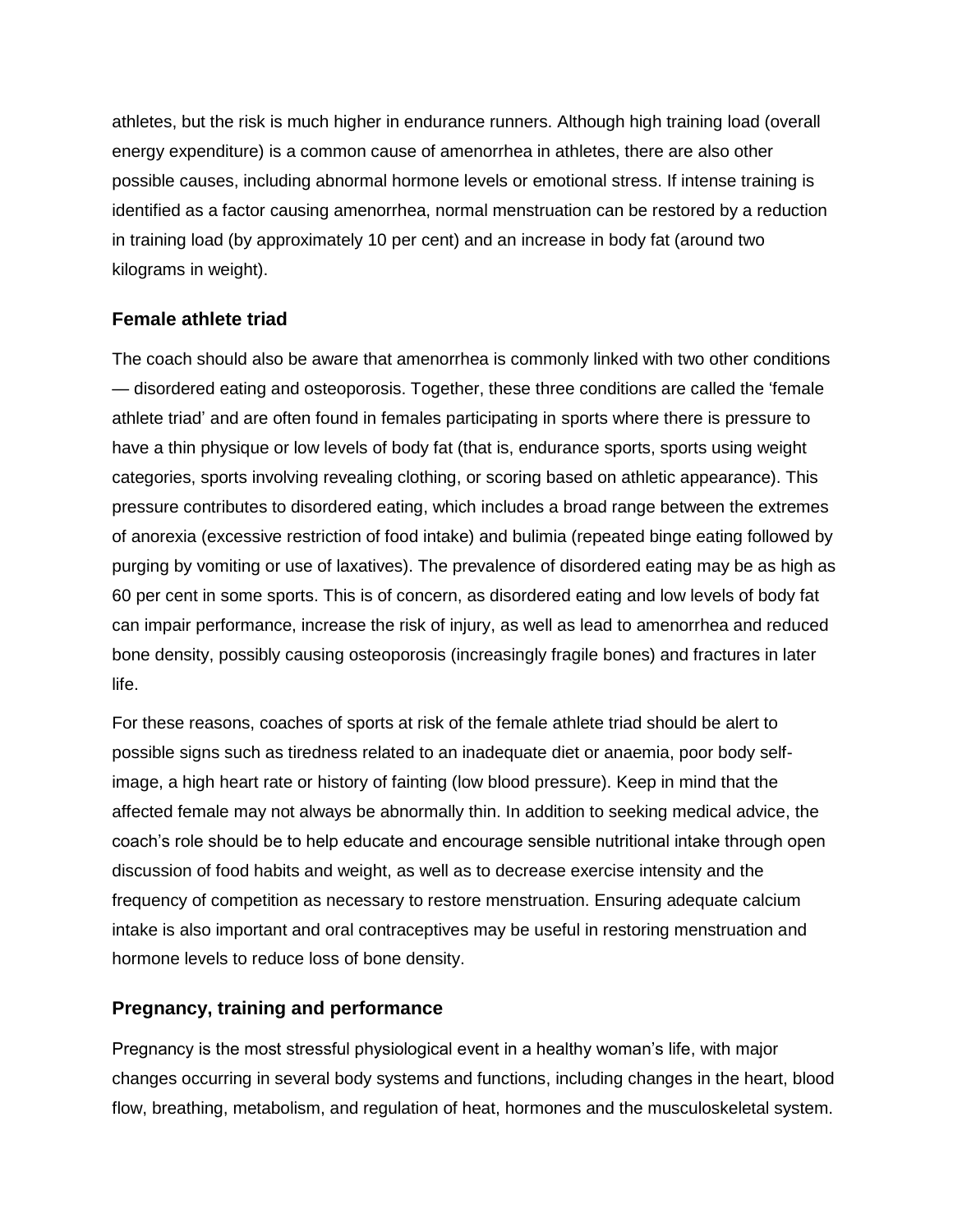Pregnant women in the past have been discouraged from participating in exercise due to concerns that it may harm the growing baby or increase the risk of early labour. These days, however, it is well known that the benefits of keeping physically active far outweigh any negative risks in healthy pregnancies.

Current recommendations are for all women with healthy pregnancies to continue with aerobic exercise and strength conditioning. The aim generally should be to maintain good fitness without trying to reach peak condition or train for athletic competition. This is because overall fitness levels will decline slightly in most pregnant athletes.

#### *Considerations for pregnant athletes*

- . A 10–15 beats per minute **increase in heart rate** both at rest and during moderate exercise can occur. This will affect heart rate training zones, with less effort required to reach higher heart rates.
- . **Decreased blood pressure** may occur, which can increase the risk of dizziness or fainting. For this reason, athletes must take care when stopping exercise suddenly, or any activities involving rapid changes in position/posture (that is, from upright to lying down).
- **Decreased joint stability** (due to changing hormone levels), increased body weight (by around 12 kilograms) and a change in the body's centre of gravity (moves forward and up) all mean that care should be taken with weight-bearing exercise (due to increased loading at joints) or sports involving frequent changes in direction, jumping or impact/contact (due to increased risk of injury and possible difficulties with balance).
- . **Temperature regulation** should be given close attention, since high body temperatures (greater than  $39^{\circ}$ C) have been linked to problems in a baby's development. Athletes should avoid exercise in hot, humid environments, ensure adequate hydration by drinking plenty of fluids, and dress in cool clothing for exercise.
- . Athletes should **avoid exercise** lying on the back after the first trimester of pregnancy, since the enlarged uterus can put pressure on major blood vessels.
- . Athletes should ensure that **food intake** is enough to fuel both the exercise and the growing baby. After week 13 of pregnancy, an extra 1200 kilojoules (equivalent to roughly four slices of white bread) are needed for the growing baby. Low-carbohydrate diets should be avoided, since an increased amount of carbohydrate is burnt for energy during pregnancy. Adequate iron and calcium intake are also important.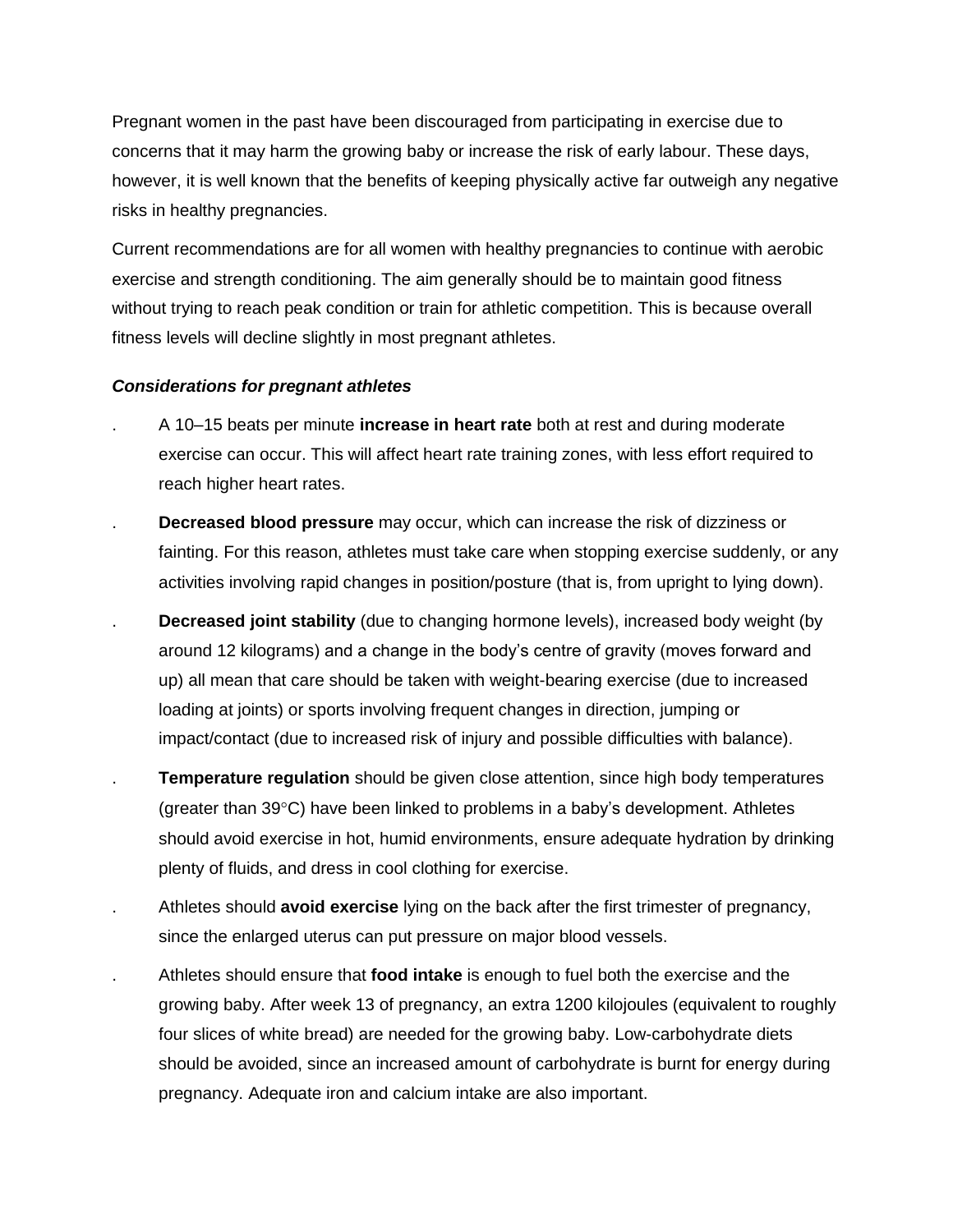## *Pregnancy and high intensity training*

For women wanting to continue high intensity training, medical supervision is required since there is still debate about intense and prolonged exercise, with no set upper limit. Warning signs to immediately stop training and seek medical advice include:

- . vaginal bleeding or leakage of amniotic fluid
- . difficulty breathing before exercise
- . dizziness or headache
- . chest pain
- . muscle weakness
- calf pain or swelling
- . abdominal pain, especially in the back or pubic area (this includes painful uterine contractions)
- . decreased movement of the baby.

### *Returning to training after birth*

After birth, the return to training will depend on how the baby was delivered. Delivery by caesarean will necessitate a longer recovery period. For breastfeeding mothers, exercise does not seem to have any negative effects on the amount or quality of breast milk; however, maximal exercise may increase the concentration of lactic acid in the milk, making it less appealing to the newborn. To prevent this (plus the discomfort of exercising with heavy breasts), it may be desirable to either feed or express milk before training.

## **Menopause, training and performance**

Menopause typically occurs at around 50 years of age, but can occur as early as 35 or as late as 59. At this time changes in hormone levels cause menstruation to stop permanently. Other effects of these hormonal changes (mainly decreased oestrogen) include decreased muscular strength and loss of muscle mass. There is also an increased risk of osteoporosis or bone fracture, so care should be taken with activities that are high impact or carry a high risk of falling.

Every woman's experience of menopause will be different and this can vary with the influences around her and her overall lifestyle. Some women may suffer from physical and emotional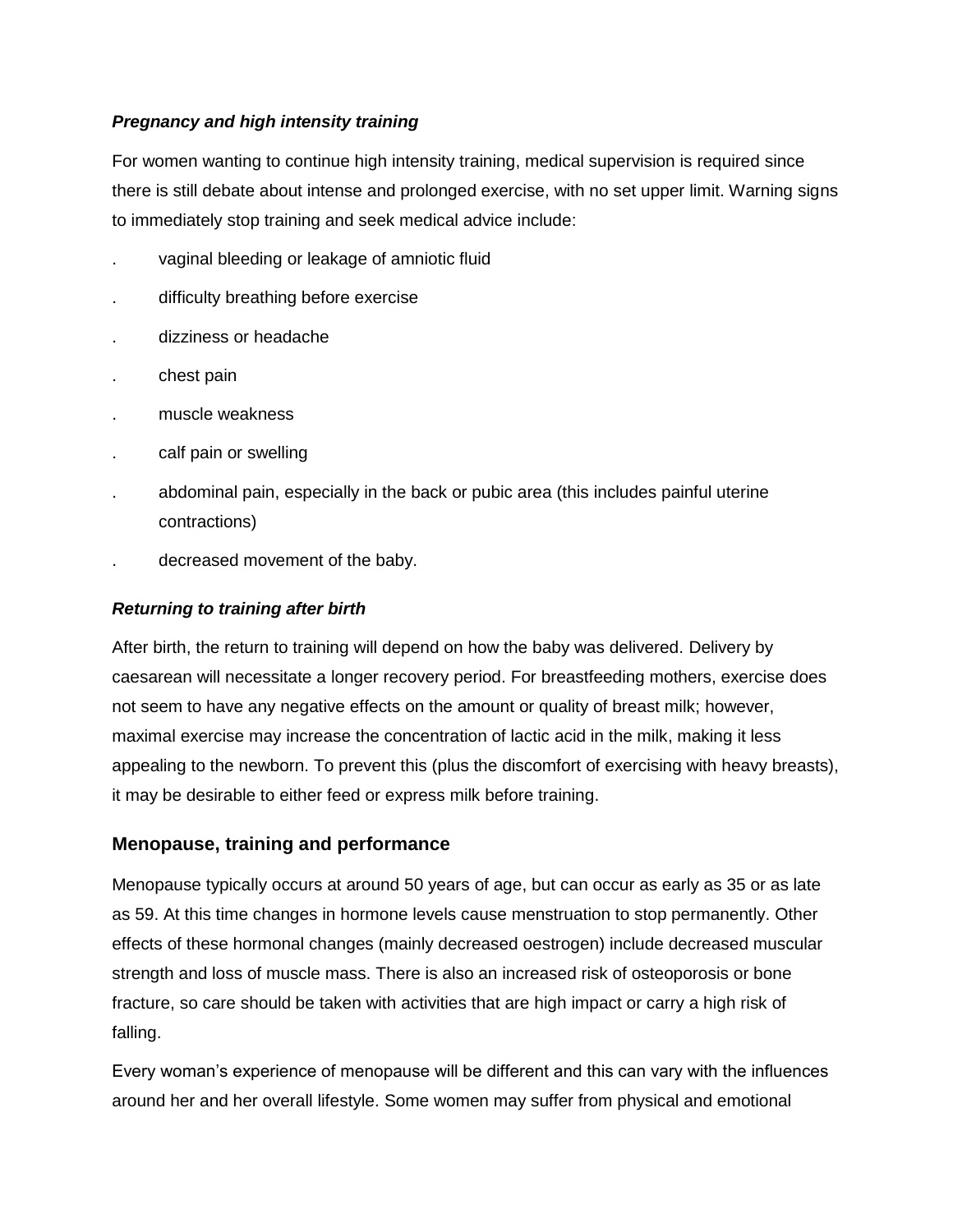symptoms during menopause that should be treated. These symptoms may include hot flushes, loss of libido, mood changes, irritability, forgetfulness, fatigue and loss of strength.

#### *Coaching tips for managing menopause*

Coaches should:

- find out as much as they can about hormone changes and the impact it has on training and performance
- . be sympathetic and supportive, as this phase of life can last between five and ten years
- . recognise symptoms associated with hormonal changes as just outlined
- . encourage the athlete to maintain a training diary so that changes can be made. Options could be to train less and at a lower intensity, add more frequent and longer recovery periods, remove the stress of competition and consider cross training as an alternative
- . work as a team athlete, coach and doctor.

(Source: Sports Medicine Australia Women in Sport Fact Sheet No. 4)

#### **Case study**

Angus is the long-time coach of a masters triathlon squad. Most of his athletes joined the squad some time ago to participate in ironman events together and he knows them all very well. Lately, one of his stronger athletes, Lucy, has seemed unsettled and has become very upset with some of her fellow squad members over a matter which usually would not have bothered her. Angus knows this is out of character and watches Lucy more closely during training. He notes that she is struggling to maintain her usual efforts in the gym and also seems more tired than he would have expected at the end of sets in the pool.

Angus reviews Lucy's training diary, which is regularly maintained with information regarding diet and personal wellbeing, as well as specific details of her training in each discipline. Together they go through the last few weeks looking for anything that does not seem quite right. First Angus checks Lucy's food intake. This looks fine, as does her rest and sleep patterns. Lucy seems to be getting plenty of rest; if anything she seems to be sleeping more than Angus would have expected. Finally he looks at her training program and also her other commitments outside sport. Again all looked balanced, and on past performance should not result in overtraining. Angus does notice, however, that Lucy's feelings recorded with smiley faces along the bottom of the page were regularly frowning and some even show tears.